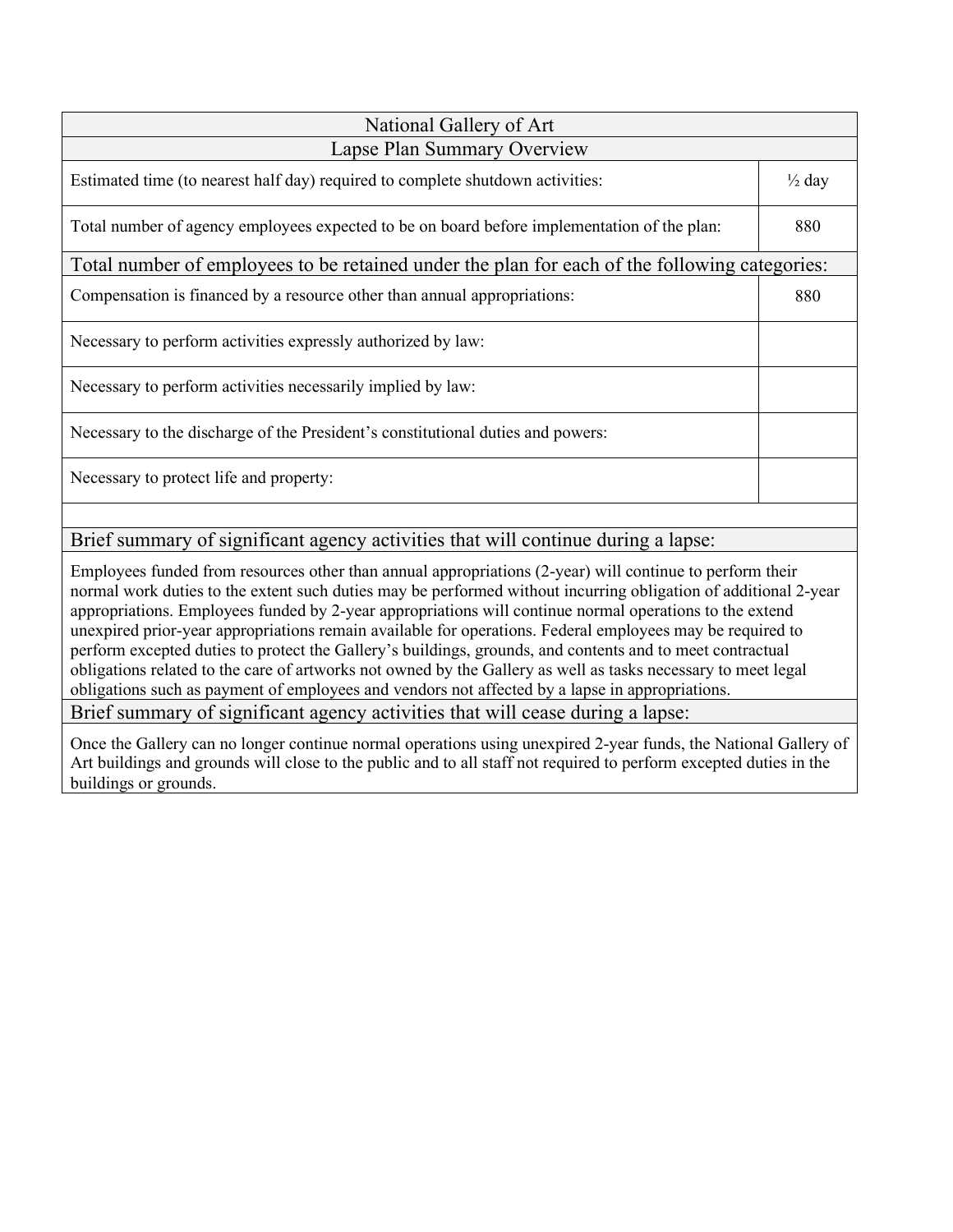## **NATIONAL GALLERY OF ART**

February 15, 2019 (Updated September 10, 2021) Circular No. 50

## Subject: Contingency Plans for Operations in the Absence of Appropriations

## I. PURPOSE

This circular is written to reflect contingency planning and to provide for an orderly shutdown of all but the most essential of the Gallery's activities in the event of a Federal funding hiatus, consistent with the Anti-Deficiency Act, 31 U.S.C. § 1341 *et seq.*, Office of Management and Budget Circular No. A-11 (2018) and other OMB guidance, and the relevant opinions of the Department of Justice's Office of Legal Counsel.

## II. POLICY & ACTIONS

- A. The Board of Trustees of the National Gallery of Art holds in trust the national art collection and the buildings which house it. The Gallery buildings are designed and staff are in place to safeguard and preserve the collection, works promised to the nation, works on loan, and art and other property otherwise under the auspices and control of the Board. Thus, safekeeping of the National Gallery's collection and loans in the Gallery's care is best accomplished within the existing secure facilities during a Federal funding hiatus.
- B. The Gallery will cooperate with the Office of Management and Budget (OMB) and the Congress in responding to the absence of appropriations within the scope of the Board's continuing trust responsibilities.
- C. In the event of a lapse in federal funding, the Gallery will continue normal operations necessary to remain open to the public to the extent that available unexpired two-year and no-year appropriations permit, in compliance with federal law and applicable OMB guidance. Once the Gallery no longer can continue normal operations, the Gallery would be required to shut down many Federally funded activities. Under guidance provided by OMB regarding allowable activities under a funding hiatus, it would be necessary to close the Gallery to the public. In general, only Federally funded activities designated as "excepted" or "exempt" and privately funded activities that can be performed without resulting in additional federal expenses will be allowed to continue. *See*, OMB Cir. No. A-11, § 124 (2018).

Exempt Federal employees are those funded by no-year appropriations who will continue to work during a lapse in appropriations to the extent that balances carried over from prior years remain available and work can be performed without resulting in additional non-exempt or non-excepted federal expenses at which time they are also subject to furlough.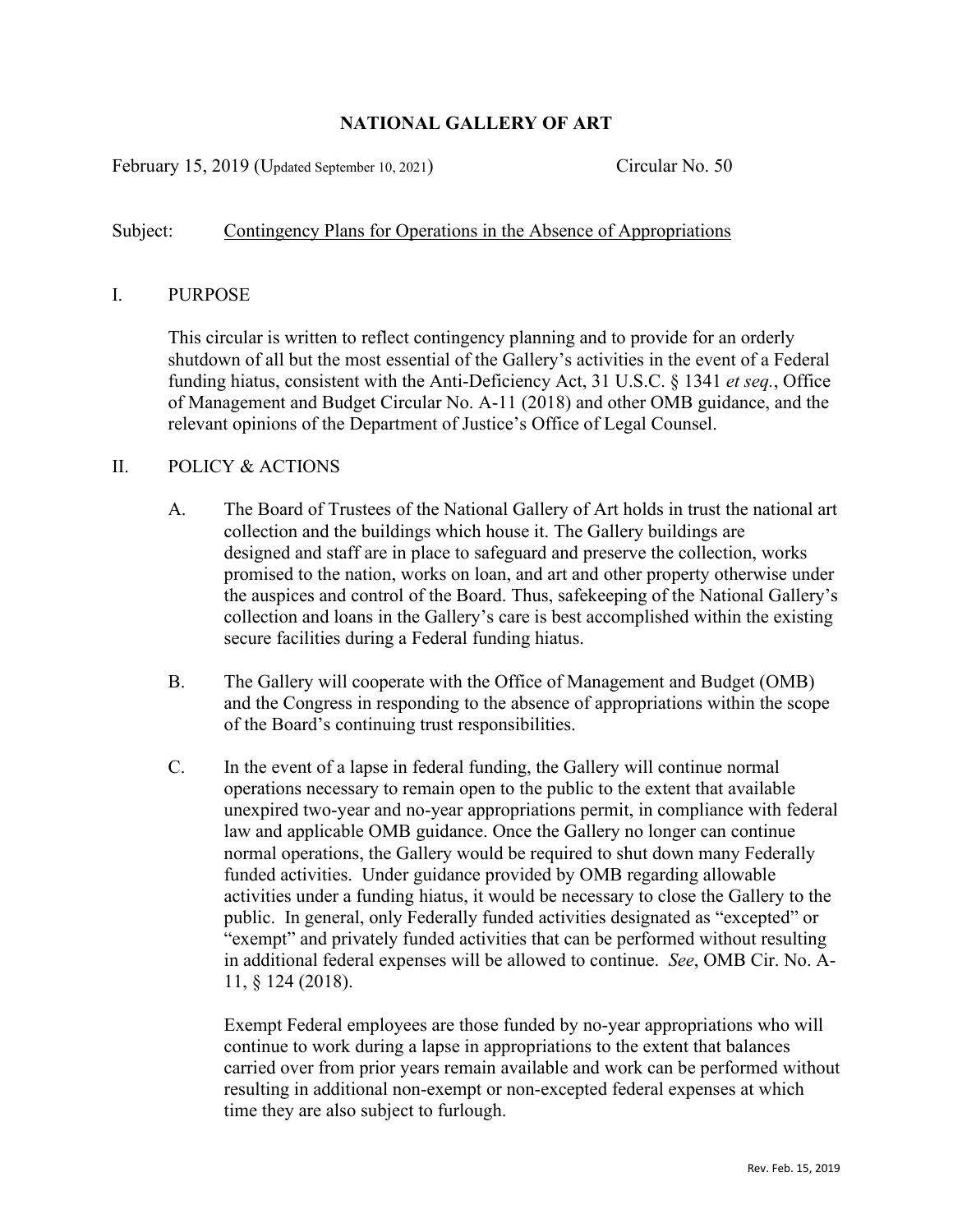Federal employees performing activities excepted by law include those who are required to protect life and property, including maintaining and protecting the collections and the buildings and information technology systems and those whose duties are necessarily implied by a requirement to support authorized and funded activities such as processing of payroll for exempt staff and payments for funded contractors. Such employees will be required to work during the lapse in funding. The process of shutting down the Gallery to the public, curtailing operations and furloughing non-excepted, non-exempt employees is expected to take no longer than one-half of a workday.

- D. The Administrator, in consultation with the Director, Treasurer and General Counsel will direct all actions necessary to curtail operations and furlough civil service personnel, in accordance with the provisions of OMB, the Office of Personnel Management (OPM) or with other guidance.
- E. Curtailments and furloughs will be handled in such a way as to recognize the Board of Trustees' continuing responsibility for the safety and protection of the national art collection, for the many loans of works of art from other institutions and private lenders which may be in transit or due to be returned to those institutions and private lenders or works of art loaned from the Gallery during a funding hiatus, for the Gallery's buildings and other property, and for the safety and security of visitors (as appropriate) and staff.

#### III. FEDERALLY FUNDED EMPLOYEES

The number of Federal employees expected to be on board before implementation and their status under a lapse in appropriations is outlined in the following table:

|                                  |          | <b>Exempt</b>  | <b>Excepted</b> |
|----------------------------------|----------|----------------|-----------------|
| <b>Budget Activity</b>           | On-board | <b>Funding</b> | <b>Duties</b>   |
| <b>Art Care</b>                  | 280      |                | 32              |
| Operations & Maintenance         | 142      |                | 17              |
| Protection                       | 228      |                | 72              |
| <b>General Administration</b>    | 103      |                | 20              |
| Repair, Restoration & Renovation |          |                |                 |
| <b>Total Federal Employees</b>   | 754      |                | 141             |

A description of the excepted activities in each budget activity is outlined below:

**Art Care** – Staff from departments with direct responsibility for the care and handling of works of art at the Gallery are required to ensure the continued protection of collections when the Gallery is closed. In addition to caring for art in the building, Gallery staff is responsible for coordinating outside movement and handling. National Gallery couriers may be required to accompany National Gallery-owned artworks in transit. Couriers from other museums and private collections accompany shipments of works of art that they are lending to the Gallery and must be met and provided for until the loans are safely stored or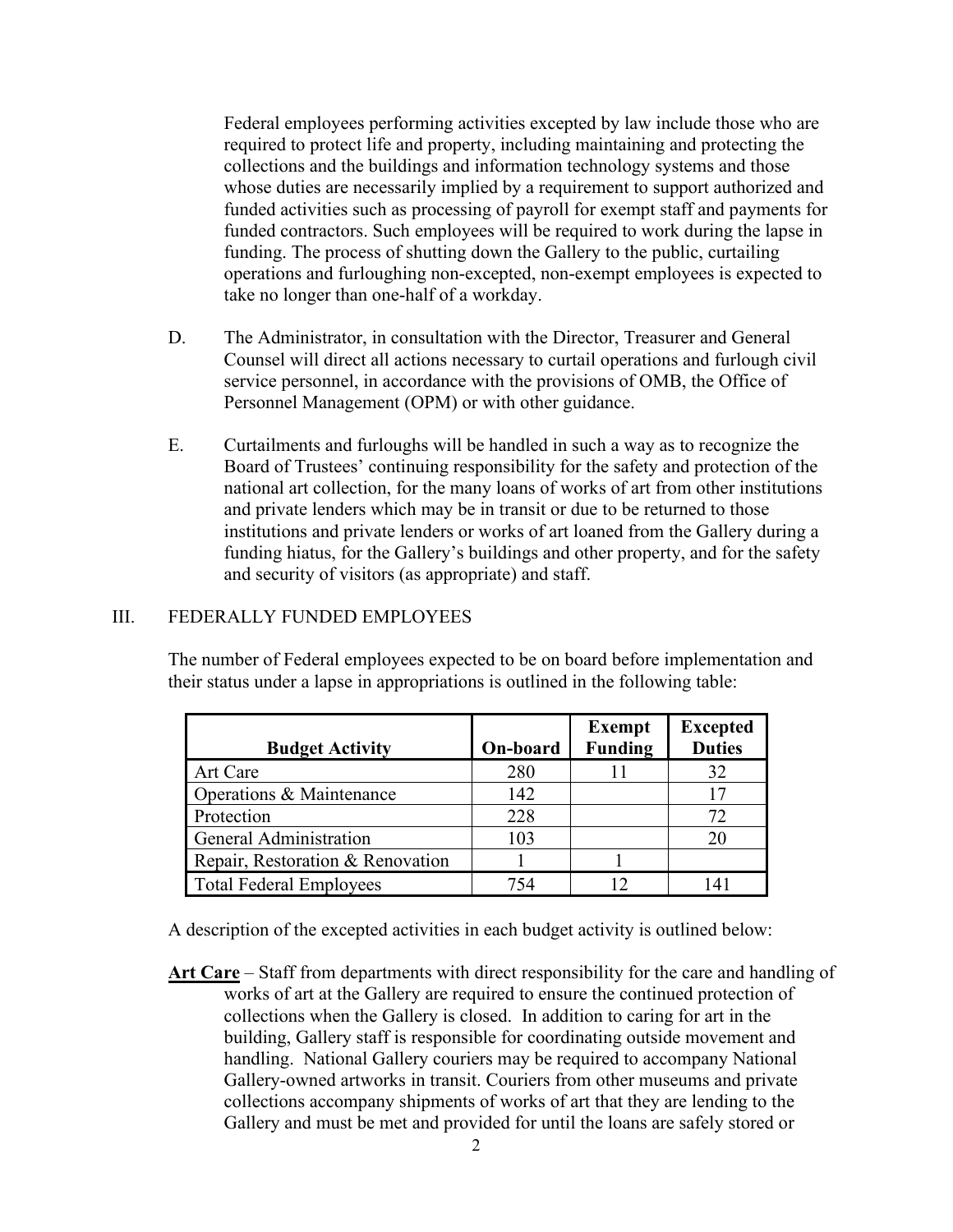installed (if required under the loan agreement) at the Gallery. Professional installers may be required to hang the art on the walls in climate-controlled environments, in the presence of the visiting courier, to ensure the safety of the art. On the closing date of an exhibition and during the period following, the Gallery must receive couriers, de-install, condition report, pack, and return shipments of works of art on loan to the Gallery, as per generally accepted arthandling standards as well as U.S. indemnity deadlines and regulations. In addition, a duty curator and conservator must be on call at the Gallery to make critical decisions in the event of an emergency that could threaten the safety or security of a work of art (e.g., fire, smoke, flooding). The incumbents responsible for the care and movement of art would be "necessary to protect life and property," as provided in OMB Cir. No. A-11, § 124.2.

- **Operations and Maintenance** Operations and maintenance trades and crafts employees are required to maintain the temperature, humidity, air quality, and other environmental controls within the facilities necessary to protect the Gallery's art collections and loans, to perform maintenance on critical equipment, to perform emergency repairs and maintenance that if not performed could threaten the collections and facilities, and to respond to any emergencies that may arise (e.g., fire, smoke, flooding). These operations, maintenance, trades and crafts incumbents would be "necessary to protect life and property," as provided in OMB Cir. No. A-11, § 124.2.
- **Protection** Guards and supervisory staff are required 24 hours a day, over three shifts each day, to protect the Gallery's art collections and loans, buildings, grounds and other property and equipment. This staff also protects the safety of individuals within the facilities. Such security personnel would be "necessary to protect life and property," as provided in OMB Cir. No. A-11, § 124.2.
- **General Administration** Staff performing a variety of services such as information technology, financial management, human resources, procurement, transportation and delivery are required to provide support for excepted or exempt activities during a lapse in appropriations. These personnel would be "necessary to protect life and property," as provided in OMB Cir. No. A-11, § 124.2 and "to perform activities necessarily implied by law," as provided in OMB Cir. No. A-11,  $\S$ § [1](#page-3-0)24.1(a), 124.2.<sup>1</sup>

<span id="page-3-0"></span><sup>&</sup>lt;sup>1</sup> "[A] limited number of government functions funded through annual appropriation must otherwise continue despite a lapse. . .because the lawful continuation of other activities necessarily implies that these functions will continue as well. Examples include the check writing and distributing functions necessary to disburse the social security benefits. Further examples include contracting for the materials essential to the performance of the emergency services that continue under that separate exception. In addition, in a 1980 opinion, Attorney General Civiletti opined that agencies are by necessary implication authorized 'to incur those minimal obligations necessary to closing [the] agency.' The *1981 opinion* [43 U.S. Op. Atty. Gen. 293, 5 U.S. Op. OLC 1 (1981)] reiterated this conclusion and consistent practice since that time has provided for the orderly termination of those functions that may not continue during a period of lapsed appropriations."

*See,* OLC Aug. 16, 1995, op. at 3 (1995 WL 17216091), ref'd at OMB Cir. No. A-11, § 124.1(a).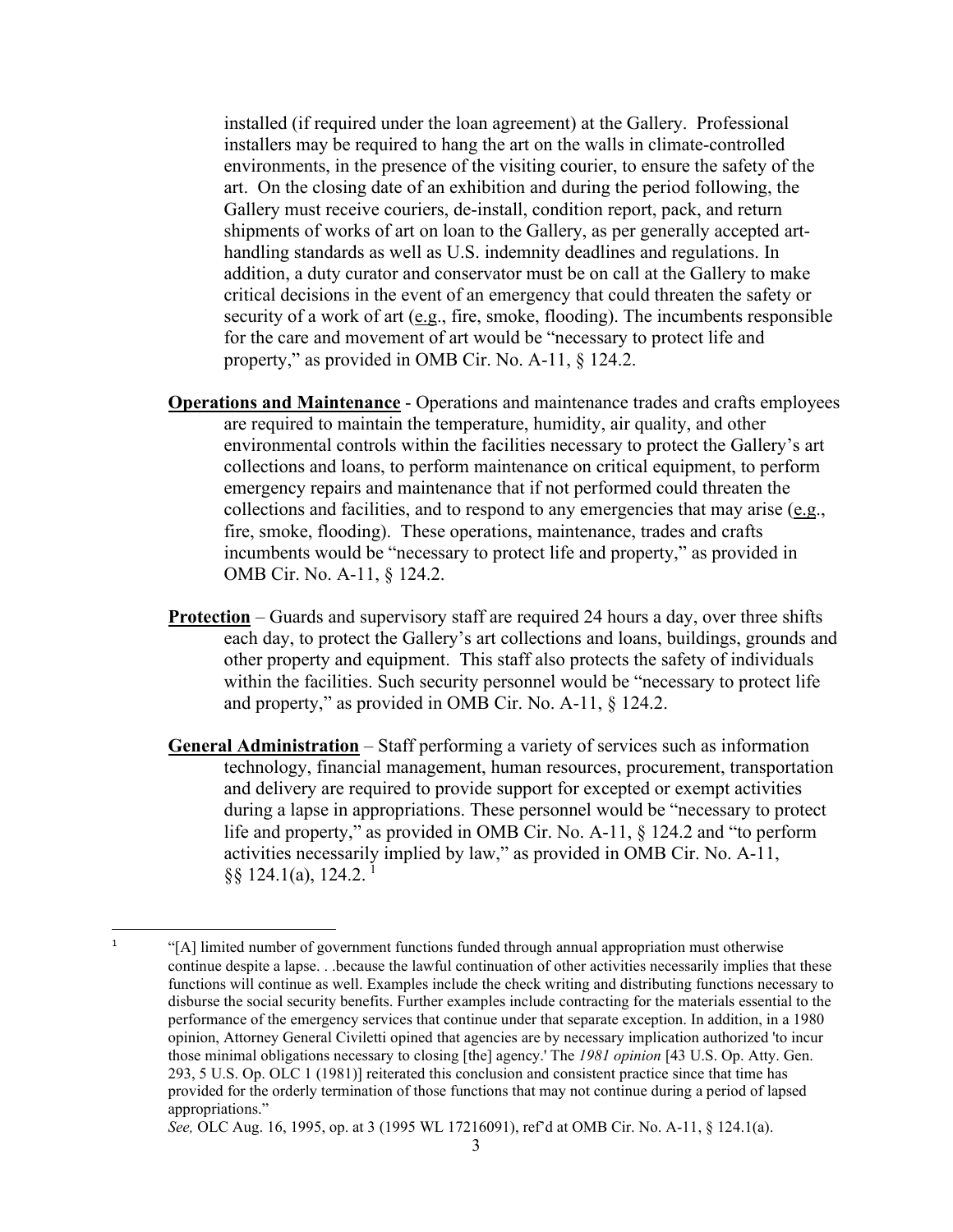All other Federal Gallery employees will be furloughed. In the event that a funding lapse extends beyond five (5) days, the Administrator, in consultation with the Director, Treasurer, and General Counsel may recall furloughed employees to perform excepted duties as necessary. OMB will be notified of significant adjustments to the number of excepted employees.

During a shutdown, the Gallery cannot legally accept voluntary services from Federal employees to continue their regular duties. Staff who are not identified as "excepted" will not be allowed to work either at their offices, from another site, or from home during the shutdown and may not access Gallery email or any other Gallery information technology systems to carry out their regular work duties. Non-excepted staff may only monitor Gallery email to receive messages from the Administrator announcing changes in operating status and should respond according to any instructions contained therein.

## IV. PRIVATE FUND EMPLOYEES

The number of private employees expected to be on board before implementation of this plan is approximately 126. Because the Gallery's Private fund employees are paid from funds that are not subject to Federal appropriations laws, the Gallery's Private fund employees are exempt from furlough due to a lapse in appropriations. Therefore, Private fund Gallery employees will be paid on time for their normal work hours and expected to work during the shutdown to the extent that such work can be performed without access to Gallery buildings and does not require the Gallery to incur any direct or incidental additional, current-year federal expenses or obligations that are not otherwise exempt or excepted. A small number of private fund employees may be required to perform excepted duties and permitted access to Gallery buildings. Private fund employees working in Gallery retail functions that depend on the visiting public may be furloughed at the discretion of management due to a lack of work.

#### V. ACTION AND NOTIFICATION

Upon notification from OMB, orderly shutdown activities will begin. All actions will contribute to the orderly shutdown of the Gallery. Primary consideration will be given to protecting life and safeguarding Gallery property and other assets. These actions will be accomplished in such a way as to facilitate reactivation when funds are once again available. The Gallery will notify OMB immediately when shutdown activities are being initiated.

The Administrator will establish internal operating procedures and inform all affected employees about them so that the buildings may be closed and secured within four (4) hours. The operations that must be accomplished include such activities as clearing the public, posting signs, and storing any objects of value, including art.

A. Reporting to Duty – If the shutdown occurs on a Saturday or Sunday, Federal employees who are scheduled to work on a Saturday or Sunday will be instructed to report for duty on their regularly scheduled day and time. Federal employees